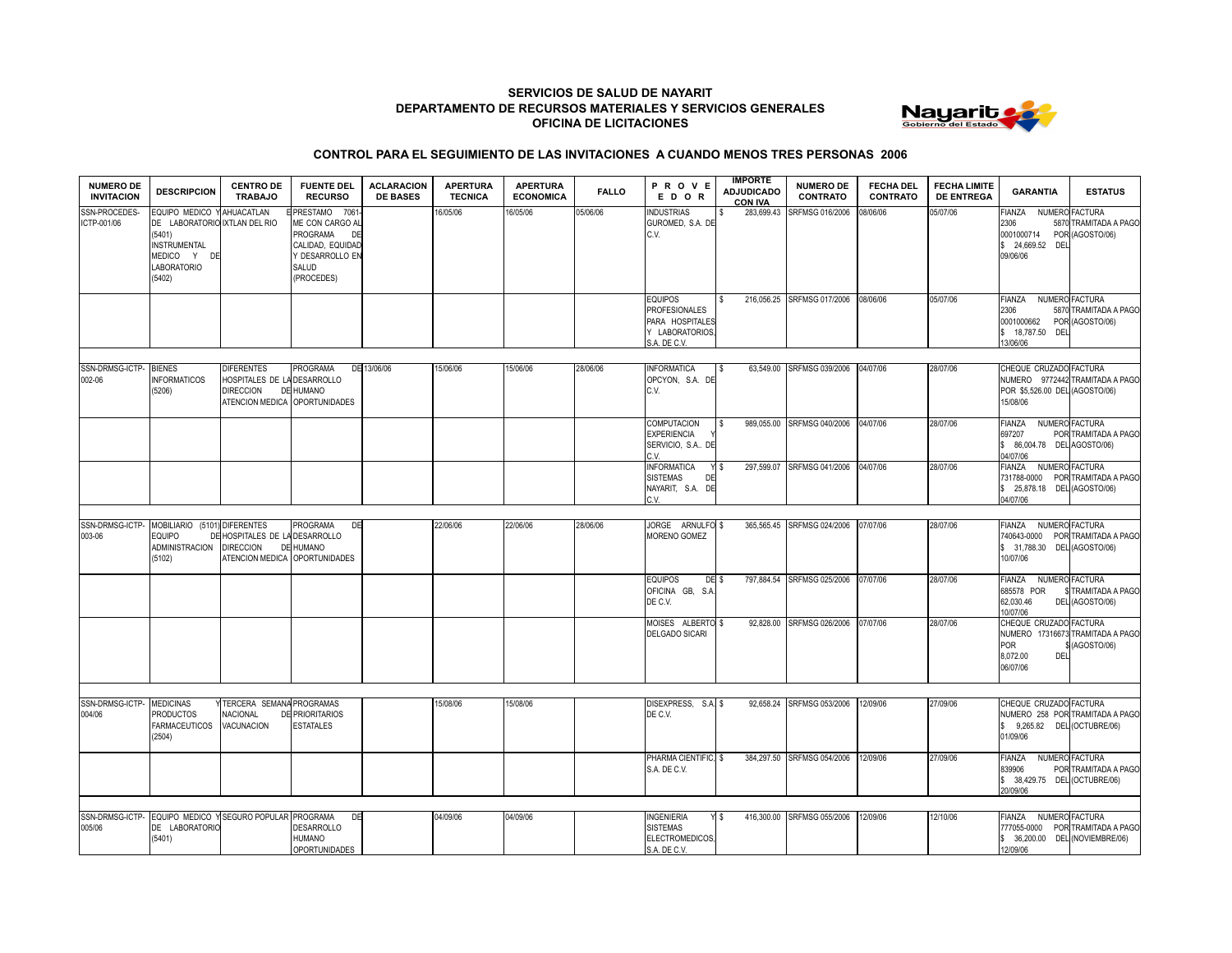|                             | SSN-DRMSG-ICTP- EQUIPO MEDICO Y HOSPITAL             |                                | <b>RECURSO</b>              |             | 04/09/06 |          |          |                              |     |                                       |          |                  |                                 | <b>DECLARA</b><br>SF             |
|-----------------------------|------------------------------------------------------|--------------------------------|-----------------------------|-------------|----------|----------|----------|------------------------------|-----|---------------------------------------|----------|------------------|---------------------------------|----------------------------------|
| 006/06                      | DE LABORATORIO GENERAL                               |                                | DE EXTERNO                  |             |          |          |          |                              |     |                                       |          |                  |                                 | DESIERTA, Y SE                   |
|                             | (5401)                                               | SANTIAGO                       | (PROCEDES)<br><sub>NO</sub> |             |          |          |          |                              |     |                                       |          |                  |                                 | <b>INICIA LA SEGUNDA</b>         |
|                             | <b>INSTRUMENTAL</b>                                  | <b>IXCUINTLA</b>               | <b>PROCEDES</b>             |             |          |          |          |                              |     |                                       |          |                  |                                 | VUELTA CON LA                    |
|                             | MEDICO Y DE                                          |                                |                             |             |          |          |          |                              |     |                                       |          |                  |                                 | <b>NUMERO 007/06</b>             |
|                             | LABORATORIO                                          |                                |                             |             |          |          |          |                              |     |                                       |          |                  |                                 |                                  |
|                             | 5402)                                                |                                |                             |             |          |          |          |                              |     |                                       |          |                  |                                 |                                  |
|                             |                                                      |                                |                             |             |          |          |          |                              |     |                                       |          |                  |                                 |                                  |
|                             | SSN-DRMSG-ICTP- EQUIPO MEDICO \                      | HOSPITAL                       | NO PROCEDES                 |             | 19/09/06 |          |          | PHARMABASTO,                 |     | 822,365.00 SRFMSG-057/2006 17/10/06   |          | 06/11/2006       | FIANZA NUMERO SE                | <b>DECLARA</b>                   |
| 007/06                      | SEGUNDA DE LABORATORIO                               | <b>GENERAL</b><br>DE           |                             |             |          |          |          | S.A. DE C.V.                 |     |                                       |          | <b>FACTURA</b>   |                                 | 003665A30006 POR DESIERTA Y EL   |
| <b>VUELTA</b>               | (5401)                                               | SANTIAGO                       |                             |             |          |          |          |                              |     |                                       |          | <b>TRAMITADA</b> | A \$ 71,510.00 DEL COMITÉ       | DE                               |
|                             | <b>INSTRUMENTAL</b>                                  | <b>IXCUINTLA</b>               |                             |             |          |          |          |                              |     |                                       |          | PAGO             | 27/10/06                        | ADQUISICIONES                    |
|                             | MEDICO Y DE                                          |                                |                             |             |          |          |          |                              |     |                                       |          | (OCTUBRE/06)     |                                 | <b>AUTORIZA</b><br>LA            |
|                             | LABORATORIO                                          |                                |                             |             |          |          |          |                              |     |                                       |          |                  |                                 | <b>COMPRA DIRECTA</b>            |
|                             | (5402)                                               |                                |                             |             |          |          |          |                              |     |                                       |          |                  |                                 |                                  |
|                             |                                                      |                                |                             |             |          |          |          |                              |     |                                       |          |                  |                                 |                                  |
|                             |                                                      | <b>HOSPITALES</b>              |                             | DE 17/10/06 | 20/10/06 |          |          |                              |     |                                       |          |                  |                                 | <b>DECLARA</b><br><b>SE</b>      |
| SSN-DRMSG-ICTP- BIENES      |                                                      |                                | DE FONDO                    |             |          |          |          |                              |     |                                       |          |                  |                                 |                                  |
| 008/06                      | <b>INFORMATICOS</b>                                  | LAS COMUNIDADES PREVISION      |                             |             |          |          |          |                              |     |                                       |          |                  |                                 | DESIERTA Y SE                    |
|                             | (5206)                                               | DE JESUS MARIA, PRESUPUESTAL   |                             |             |          |          |          |                              |     |                                       |          |                  |                                 | <b>INICIA LA SEGUNDA</b>         |
|                             |                                                      | PUENTE                         | DE 2006                     |             |          |          |          |                              |     |                                       |          |                  |                                 | VUELTA CON LA                    |
|                             |                                                      | CAMOTLAN                       |                             |             |          |          |          |                              |     |                                       |          |                  |                                 | <b>NUMERO 013/06</b>             |
|                             |                                                      | <b>SANTA TERESA</b>            |                             |             |          |          |          |                              |     |                                       |          |                  |                                 |                                  |
|                             |                                                      |                                |                             |             |          |          |          |                              |     |                                       |          |                  |                                 |                                  |
|                             |                                                      |                                |                             |             |          |          |          |                              |     |                                       |          |                  |                                 |                                  |
|                             | SSN-DRMSG-ICTP-MOBILIARIO (5101) HOSPITALES DE FONDO |                                |                             | DE 19/10/06 | 23/10/06 | 23/10/06 | 09/11/06 | MOISES ALBERTO \$            |     | 21,453.25 SRFMSG 063/2006 15/11/06    |          | 12/12/06         | CHEQUE CRUZADO FACTURA          |                                  |
| 009/06                      | EQUIPO                                               | DE LAS COMUNIDADES PREVISION   |                             |             |          |          |          | <b>DELGADO SICARI</b>        |     |                                       |          |                  |                                 | NUMERO 118 POR TRAMITADA A PAGO  |
|                             | <b>ADMINISTRACION</b>                                | DE JESUS MARIA, PRESUPUESTAL   |                             |             |          |          |          |                              |     |                                       |          |                  | \$1,865.50 DEL (DICIEMBRE/06)   |                                  |
|                             | (5102)                                               | <b>PUENTE</b>                  | DE 2006                     |             |          |          |          |                              |     |                                       |          |                  | 13/11/06                        |                                  |
|                             |                                                      | CAMOTLAN                       |                             |             |          |          |          |                              |     |                                       |          |                  |                                 |                                  |
|                             |                                                      | SANTA TERESA                   |                             |             |          |          |          |                              |     |                                       |          |                  |                                 |                                  |
|                             |                                                      |                                |                             |             |          |          |          |                              |     |                                       |          |                  |                                 |                                  |
|                             |                                                      |                                |                             |             |          |          |          | CESAR<br>RIVAS <sub>\$</sub> |     | 536,803.66 SRFMSG 064/2006 15/11/06   |          | 15/12/06         | CHEQUE CRUZADO FACTURA          |                                  |
|                             |                                                      |                                |                             |             |          |          |          | <b>GUTIERREZ</b>             |     |                                       |          |                  |                                 | NUMERO 59 POR TRAMITADA A PAGO   |
|                             |                                                      |                                |                             |             |          |          |          |                              |     |                                       |          |                  | \$46,678.58 DEL (DICIEMBRE/06)  |                                  |
|                             |                                                      |                                |                             |             |          |          |          |                              |     |                                       |          |                  | 15/11/06                        |                                  |
|                             |                                                      |                                |                             |             |          |          |          |                              |     |                                       |          |                  |                                 |                                  |
|                             |                                                      |                                |                             |             |          |          |          | JAIME<br>ALBERTO \$          |     | 442.548.75 SRFMSG 065/2006 15/11/06   |          | 15/12/06         | <b>FIANZA</b>                   | NUMERO FACTURA                   |
|                             |                                                      |                                |                             |             |          |          |          | <b>GONZALEZ RUIZ</b>         |     |                                       |          |                  |                                 | 796795-0000 POR TRAMITADA A PAGO |
|                             |                                                      |                                |                             |             |          |          |          |                              |     |                                       |          |                  | \$ 38,482.50 DEL (DICIEMBRE/06) |                                  |
|                             |                                                      |                                |                             |             |          |          |          |                              |     |                                       |          |                  | 15/11/06                        |                                  |
|                             |                                                      |                                |                             |             |          |          |          |                              |     |                                       |          |                  |                                 |                                  |
| SSN-DRMSG-ICTP- MEDICINAS   |                                                      | <b>PROGRAMA</b>                | DE PROGRAMA<br>DE           |             | 01/11/06 | 01/11/06 | 09/11/06 | <b>JOROMAC</b>               |     | 1,169,568.95 SRFMSG 060/2006 28/11/06 |          | 12/12/06         | <b>FIANZA</b>                   | NUMERO FACTURA                   |
| 010/06                      | <b>PRODUCTOS</b>                                     | DESARROLLO                     | <b>DESARROLLO</b>           |             |          |          |          | SERVICE, S.A. DE             |     |                                       |          |                  | 892736                          | POR TRAMITADA A PAGO             |
|                             | <b>FARMACEUTICOS</b>                                 | <b>OIANUH</b>                  | HUMANO                      |             |          |          |          | C.V.                         |     |                                       |          |                  | \$116,956.89 DEL (ENERO/07)     |                                  |
|                             | (2504)                                               | <b>OPORTUNIDADES</b>           | <b>OPORTUNIDADES</b>        |             |          |          |          |                              |     |                                       |          |                  | 25/01/07                        |                                  |
|                             |                                                      |                                |                             |             |          |          |          |                              |     |                                       |          |                  |                                 |                                  |
| SSN-DRMSG-ICTP- MATERIALES, |                                                      | <b>PROGRAMA</b>                | <b>DE PROGRAMA</b><br>DE    |             | 30/10/06 | 30/10/06 | 09/11/06 | CORPORACION                  |     | 538,287.90 SRFMSG 061/2006 14/11/06   |          | 12/12/06         | FIANZA                          | NUMERO FACTURA                   |
| 011/06                      | <b>ACCESORIOS</b>                                    | <b>DESARROLLO</b>              | <b>DESARROLLO</b>           |             |          |          |          | ARMO, S.A. DE C.V.           |     |                                       |          |                  | 735637                          | POR TRAMITADA A PAGO             |
|                             | <b>SUMINISTROS</b>                                   | <b>OVANUH</b>                  | <b>HUMANO</b>               |             |          |          |          |                              |     |                                       |          |                  | \$46,807.64 DEL (DICIEMBRE/06)  |                                  |
|                             |                                                      |                                | <b>OPORTUNIDADES</b>        |             |          |          |          |                              |     |                                       |          |                  | 14/11/06                        |                                  |
|                             | MEDICOS (2505)                                       | <b>OPORTUNIDADES</b>           |                             |             |          |          |          |                              |     |                                       |          |                  |                                 |                                  |
|                             |                                                      |                                |                             |             |          |          |          |                              |     |                                       |          |                  |                                 |                                  |
| SSN-DRMSG-ICTP- MAQUINARIA  |                                                      | SANTA BARBARA, FONDO           | DE                          |             | 01/11/06 | 01/11/06 | 09/11/06 | PERLA<br>LORENA \$           |     | 335,259.50 SRFMSG 062/2006 28/11/06   |          | 18/12/06         | CHEQUE CRUZADO FACTURA          |                                  |
| 012/06                      | <b>EQUIPO</b>                                        | <b>NARANJITO</b>               | DE PREVISION                |             |          |          |          | <b>NAVARRO MARTIN</b>        |     |                                       |          |                  |                                 | NUMERO 6084 POR TRAMITADA A PAGO |
|                             | <b>ELECTRICO</b>                                     | COPAL, EL NAYAR Y PRESUPUESTAL |                             |             |          |          |          |                              |     |                                       |          |                  | \$29,153.00                     | (DICIEMBRE/06)                   |
|                             | <b>ELECTRONICO</b>                                   | <b>ROSAMORADA</b>              | 2006                        |             |          |          |          |                              |     |                                       |          |                  |                                 |                                  |
|                             | (5205)                                               |                                |                             |             |          |          |          |                              |     |                                       |          |                  |                                 |                                  |
|                             |                                                      |                                |                             |             |          |          |          |                              |     |                                       |          |                  |                                 |                                  |
| SSN-DRMSG-ICTP- BIENES      |                                                      | HOSPITALES                     | DE FONDO<br>DE              |             | 14/11/06 | 14/11/06 |          | <b>INFORMATICA</b>           | Y\$ | 748,995.00 SRFMSG 100/2006            | 04/01/07 | 03/02/07         | FIANZA NUMERO FACTURA           |                                  |
| 013/06 SEGUNDA INFORMATICOS |                                                      | LAS COMUNIDADES PREVISION      |                             |             |          |          |          | <b>SISTEMAS</b><br>DE        |     |                                       |          |                  |                                 | 817931-0000 POR TRAMITADA A PAGO |
| <b>VUELTA</b>               | (5206)                                               | DE JESUS MARIA, PRESUPUESTAL   |                             |             |          |          |          | NAYARIT, S.A. DE             |     |                                       |          |                  | \$ 65,130.00 DEL (ABRIL/07)     |                                  |
|                             |                                                      | <b>PUENTE</b>                  | DE 2006                     |             |          |          |          | C.V.                         |     |                                       |          |                  | 04/01/07                        |                                  |
|                             |                                                      | CAMOTLAN                       |                             |             |          |          |          |                              |     |                                       |          |                  |                                 |                                  |
|                             |                                                      | SANTA TERESA                   |                             |             |          |          |          |                              |     |                                       |          |                  |                                 |                                  |
|                             |                                                      |                                |                             |             |          |          |          |                              |     |                                       |          |                  |                                 |                                  |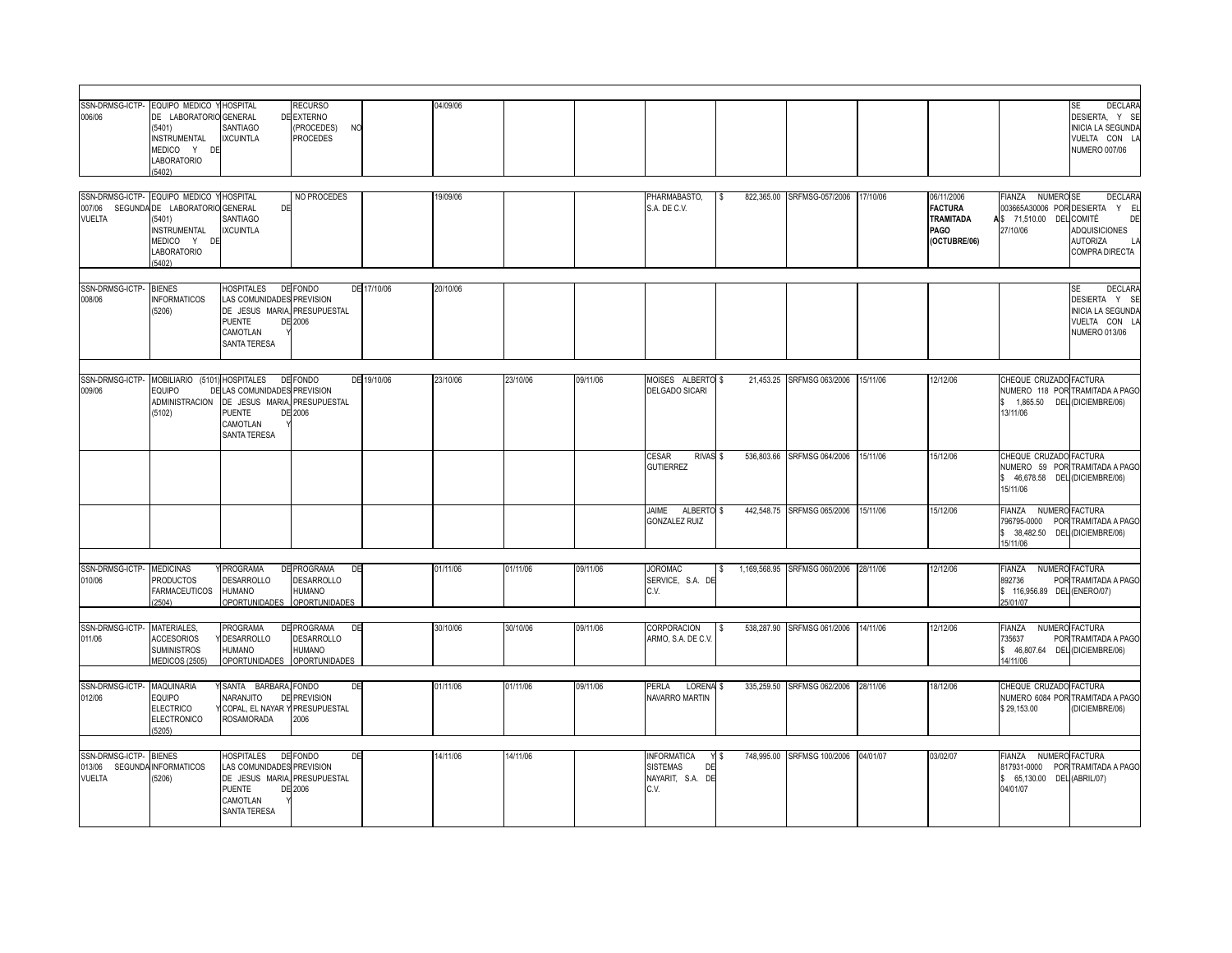|                                                 |                                                           |                                                                                                      |                                                                                 |          |          |          | <b>INFORMATICA</b><br>OPCYON, S.A. DE<br>C.V.                       | <b>S</b>   | 171,884.75 SRFMSG 101/2006 04/01/07 |          | 03/02/07 | FIANZA NUMERO FACTURA<br>\$ 14,946.50 DEL (ABRIL/07)<br>10/01/07   | 821573-0000 POR TRAMITADA A PAGO                                                                                                                                                                                                                       |
|-------------------------------------------------|-----------------------------------------------------------|------------------------------------------------------------------------------------------------------|---------------------------------------------------------------------------------|----------|----------|----------|---------------------------------------------------------------------|------------|-------------------------------------|----------|----------|--------------------------------------------------------------------|--------------------------------------------------------------------------------------------------------------------------------------------------------------------------------------------------------------------------------------------------------|
|                                                 |                                                           |                                                                                                      |                                                                                 |          |          |          | SERGIO GONZALEZ <sup>\$</sup><br>RAMIREZ                            |            | 59,225.00 SRFMSG 102/2006 04/01/07  |          | 03/02/07 | CHEQUE CRUZADO FACTURA<br>\$ 5,150.00 DEL (ABRIL/07)<br>10/01/07   | NUMERO 152 POR TRAMITADA A PAGO                                                                                                                                                                                                                        |
|                                                 |                                                           |                                                                                                      |                                                                                 |          |          |          |                                                                     |            |                                     |          |          |                                                                    |                                                                                                                                                                                                                                                        |
| SSN-DRMSG-ICTP-OTRAS<br>014/06                  | <b>PRESTACIONES</b><br>VALES<br>DESPENSA) (1507)          | PERSONAL<br>CONFORMA<br>$\perp$<br>DE PLANTILLA DE LOS<br><b>SERVICIOS</b><br>DE<br>SALUD DE NAYARIT | QUE FEDERAL                                                                     | 28/11/06 | 28/11/06 |          | CUPONES Y VALES,<br>S.A. DE C.V.                                    | s.         | 535,875.39 SRFMSG 075/2006          |          | 27/12/06 |                                                                    |                                                                                                                                                                                                                                                        |
|                                                 |                                                           |                                                                                                      |                                                                                 |          |          |          |                                                                     |            |                                     |          |          |                                                                    |                                                                                                                                                                                                                                                        |
| SSN-DRMSG-ICTP- MATERIALES,<br>015/06           | <b>ACCESORIOS</b><br><b>SUMINISTROS</b><br>MEDICOS (2505) | PROGRAMA<br><b>DESARROLLO</b><br>HUMANO<br><b>OPORTUNIDADES</b>                                      | DE PROGRAMA<br>DE<br><b>DESARROLLO</b><br>HUMANO<br><b>OPORTUNIDADES</b>        | 30/11/06 | 30/11/06 | 20/12/06 | ADRIANA MORENO \$<br><b>AGUILAR</b>                                 |            | 126,911.73 SRFMSG 097/2006 09/01/07 |          | 24/01/07 | FIANZA NUMERO FACTURA<br>\$ 11,032.80 DEL (FEBRERO/07)<br>19/01/07 | 833694-0000 POR TRAMITADA A PAGO                                                                                                                                                                                                                       |
|                                                 |                                                           |                                                                                                      |                                                                                 |          |          |          | <b>IMPLEMENTOS</b><br>PARA HOSPITALES<br>PADILLA, S.A. DE<br>$\sim$ | l S        | 149,109.52 SRFMSG 098/2006 09/01/07 |          | 24/01/07 | FIANZA NUMERO FACTURA<br>\$ 12,966.05 DEL (ENERO/07)<br>23/01/07   | 665368-0000 POR TRAMITADA A PAGO                                                                                                                                                                                                                       |
|                                                 |                                                           |                                                                                                      |                                                                                 |          |          |          | <b>DISTRIBUIDORA</b><br>SAN GERMAN, S.A.<br>DE C.V.                 | $\sqrt{3}$ | 179,057.53 SRFMSG 099/2006          | 09/01/07 | 24/01/07 | FIANZA NUMERO FACTURA<br>\$ 15,570.22 DEL (FEBRERO/07)<br>29/01/07 | 666274-0000 POR TRAMITADA A PAGO                                                                                                                                                                                                                       |
|                                                 |                                                           |                                                                                                      |                                                                                 |          |          |          |                                                                     |            |                                     |          |          |                                                                    |                                                                                                                                                                                                                                                        |
| SSN-PROCEDES-<br>DRMSG-ICTP-<br>016/06          | MOBILIARIO (5101) HOSPITAL                                | <b>GENERAL</b><br>SANTIAGO<br><b>IXCUINTLA</b>                                                       | PROGRAMA<br>DE<br>DE CALIDAD, EQUIDAD<br>Y DESARROLLO EN<br>SALUD<br>(PROCEDES) | 08/01/07 | 08/01/07 | 01/02/07 | JAIME<br>ALBERTO \$<br><b>GONZALEZ RUIZ</b>                         |            | 83,035.75 SRFMSG 113/2006           | 13/02/07 | 14/03/07 | CHEQUE CRUZADO FACTURA<br>7,220.50<br>24/02/07                     | NUMERO 62 POR \$TRAMITADA A PAGO<br>DEL (ABRIL/07)                                                                                                                                                                                                     |
|                                                 |                                                           |                                                                                                      |                                                                                 |          |          |          | RIVAS <sub>\$</sub><br>CESAR<br><b>GUTIERREZ</b>                    |            | 174,511.38 SRFMSG 114/2006 13/02/07 |          | 14/03/07 | CHEQUE CRUZADO FACTURA<br>\$ 15,174.90 DEL (MAYO/07)<br>09/04/07   | NUMERO 82 POR TRAMITADA A PAGO                                                                                                                                                                                                                         |
|                                                 |                                                           |                                                                                                      |                                                                                 |          |          |          |                                                                     |            |                                     |          |          |                                                                    |                                                                                                                                                                                                                                                        |
| SSN-PROCEDES-<br>DRMSG-ICTP-<br>017/06          | <b>BIENES</b><br><b>INFORMATICOS</b><br>(5206)            | <b>HOSPITAL</b><br><b>GENERAL</b><br>SANTIAGO<br><b>IXCUINTLA</b>                                    | PROGRAMA<br>DE<br>DE CALIDAD, EQUIDAD<br>Y DESARROLLO EN<br>SALUD<br>(PROCEDES) | 08/01/07 | 08/01/07 | 02/02/07 | SERGIO GONZALEZ <sup>\$</sup><br>RAMIREZ                            |            | 264,482.64 SRFMSG 115/2006          | 02/02/07 | 02/03/07 | FIANZA<br>763980<br>\$ 22,998.49 DEL (ABRIL/07)<br>02/02/07        | NUMERO FACTURA<br>POR TRAMITADA A PAGO                                                                                                                                                                                                                 |
|                                                 |                                                           |                                                                                                      |                                                                                 |          |          |          |                                                                     |            |                                     |          |          |                                                                    |                                                                                                                                                                                                                                                        |
| SSN-DRMSG-ICTP- EQUIPO MEDICO Y JESUS<br>018/06 | DE LABORATORIO PUENTE<br>(5401)                           | CAMOTLAN<br><b>SANTA TERESA</b>                                                                      | MARIA, FONDO<br>DE<br>DE PREVISION<br><b>PRESUPUESTAL</b>                       | 12/01/07 | 12/01/07 | 01/02/07 | PHARMABASTO,<br>S.A. DE C.V.                                        |            | 1,476,532.15 SRFMSG 116/2006        | 21/02/07 | 23/03/07 | NUMERO 9539846 CON EL ARTICULO<br><b>POR</b><br>14/04/07           | CHEQUE CRUZADO DE CONFORMIDAD<br>PARRAFC<br>46<br>\$ 128,394.10 DEL TERCERO, DE LA<br>LEY<br>DE<br>ADQUISICIONES,<br>ARRENDAMIENTOS<br>Y SERVICIOS DEL<br>SECTOR PUBLICO<br>NO SE FORMALIZA<br>EL CONTRATO POR<br><b>INSUFICIENCIA</b><br>PRESUPUESTAL |
|                                                 |                                                           |                                                                                                      |                                                                                 |          |          |          |                                                                     |            |                                     |          |          |                                                                    |                                                                                                                                                                                                                                                        |